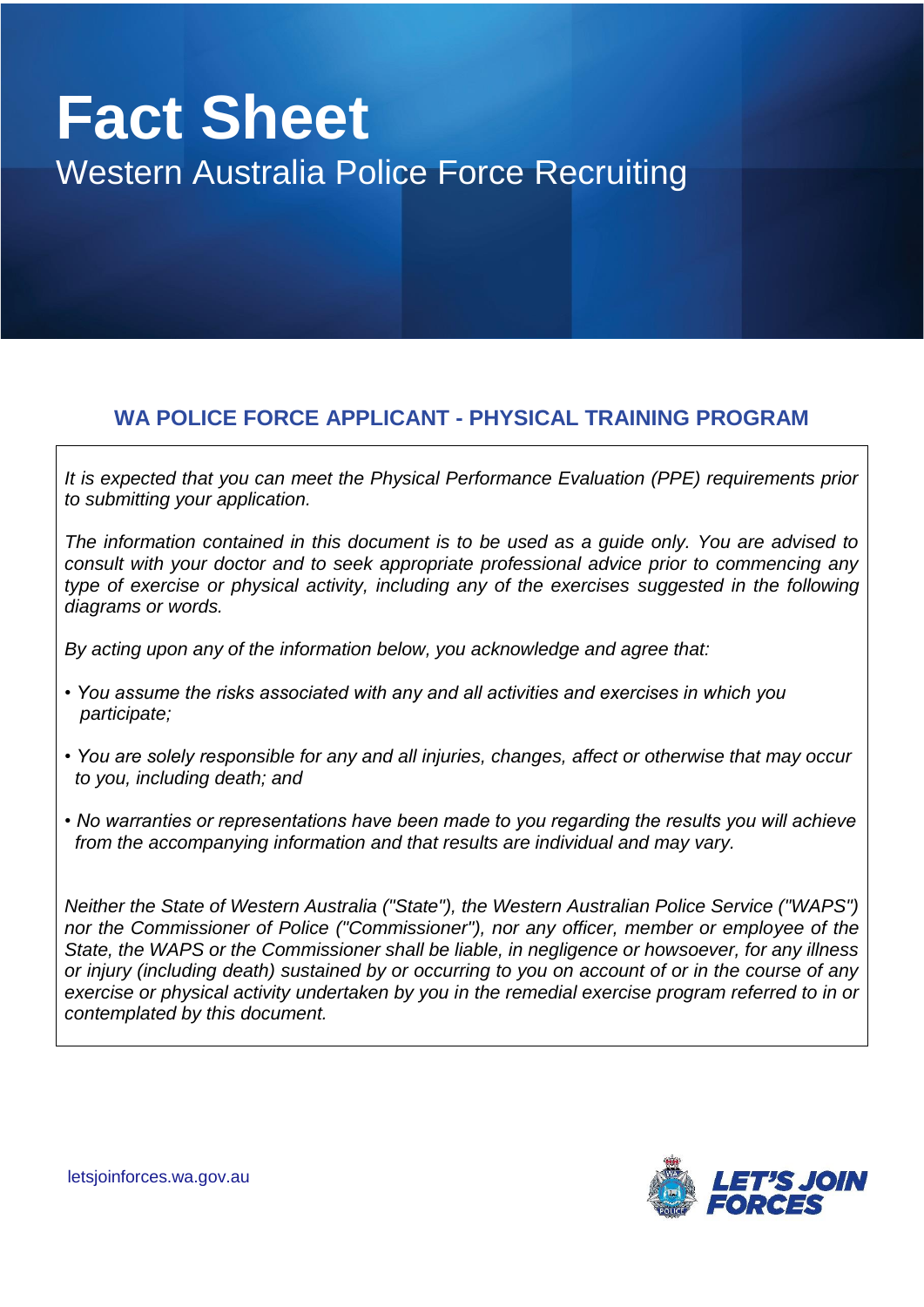| <b>Weekly Program</b> |                                                                                                                                                                                                                                                                                                      |                                         |  |  |  |
|-----------------------|------------------------------------------------------------------------------------------------------------------------------------------------------------------------------------------------------------------------------------------------------------------------------------------------------|-----------------------------------------|--|--|--|
| Day                   | <b>Activity</b>                                                                                                                                                                                                                                                                                      | <b>Related Test</b>                     |  |  |  |
|                       | <b>Strength Session #1 - Body Weight (See Page 3)</b>                                                                                                                                                                                                                                                | <b>Push Ups</b><br><b>Agility</b>       |  |  |  |
| $\overline{2}$        | <b>Cardio Session #1 - Beep Test Specific</b><br>Mark out three different distance shuttles (10m/20m/30m)<br>5min continuous 10m shuttles (2min rest)<br>5 min continuous 20 m shuttles (2 min rest)<br>5min continuous 30m shuttles (2min rest)<br>5min continuous 10m/20m/30m shuttles (2min rest) | <b>Beep Test</b><br><b>Agility</b>      |  |  |  |
| 3                     | <b>Core and Agility Session (See Page 4)</b>                                                                                                                                                                                                                                                         | <b>Sit Up</b><br><b>Agility</b>         |  |  |  |
| 4                     | <b>Rest/Light Activity Day</b><br>(30mins of Walking/Cycling/Swimming/Stretching)                                                                                                                                                                                                                    | N/A                                     |  |  |  |
| 5                     | <b>Strength Session #2 - Gym Workout (See Page 4)</b>                                                                                                                                                                                                                                                | <b>Bag Lift</b><br><b>Grip Strength</b> |  |  |  |
| 6                     | <b>Cardio Session #2 - Long Fartlek Run</b><br>10min Easy jog warm up<br>6 x (2min Moderate Intensity Run/30sec High Intensity Run)<br>5min Easy jog cool down                                                                                                                                       | <b>Beep Test</b>                        |  |  |  |
| 7                     | <b>Mock Test Day</b><br>Agility, Sit Up, Push Ups, Bag Lift and Beep Test                                                                                                                                                                                                                            | N/A                                     |  |  |  |

• *Before beginning any exercise program you should seek advice from a medical practitioner.*

- *If you are unfamiliar with any of the training principles or exercises listed in this program please seek the guidance of a qualified professional.*
- *This training program can be completed as a whole or in individual sessions as required.*
- *Complete a thorough warm up (5-10 min jog) and full body stretch before completing any form of exercise.*
- *A cool down and stretch should be conducted at the conclusion of each session.*
- *All weighted strength exercises should be conducted using a weight that you are able to safely complete the required reps using the correct technique.*
- *A gradual increase in training provides the best results because it increases your body's ability to adapt and recover.*
- *It is recommended that you have 1-2 rest days before completing your applicant testing session so that your body is well recovered from training.*
- *Cease training immediately if you experience any abnormal sensations, difficulty breathing or chest pain and consult a medical practitioner immediately.*
- *This training program is designed as a guide only.*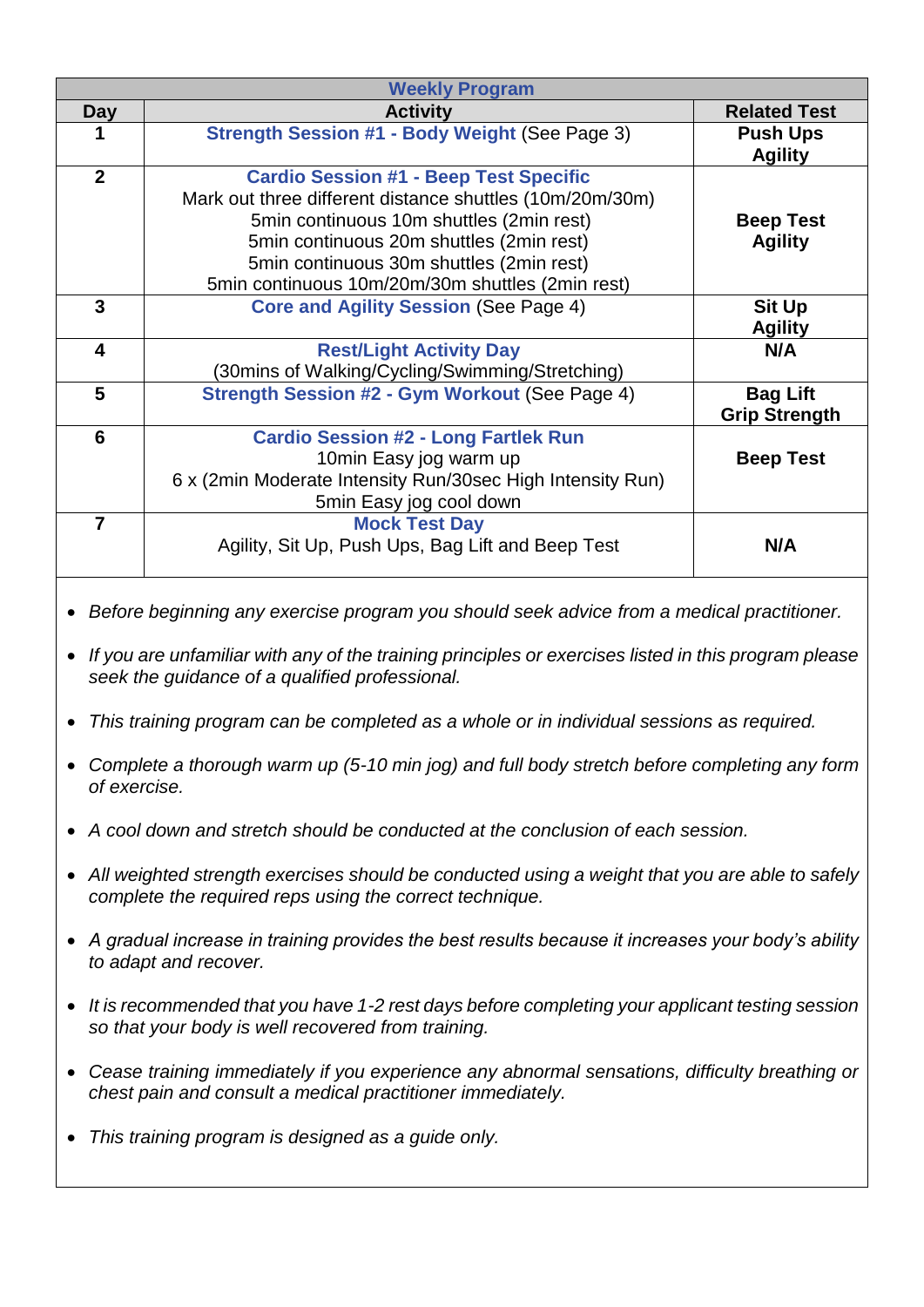| <b>Strength Sessions (Day One and Five)</b> |                |                        |                                                                                                                                                                                                                                                                                                       |  |  |  |
|---------------------------------------------|----------------|------------------------|-------------------------------------------------------------------------------------------------------------------------------------------------------------------------------------------------------------------------------------------------------------------------------------------------------|--|--|--|
| Strength Session #1 - Body Weight (Day One) |                |                        |                                                                                                                                                                                                                                                                                                       |  |  |  |
| <b>Exercise</b>                             | <b>Sets</b>    | <b>Reps</b>            | <b>Notes</b>                                                                                                                                                                                                                                                                                          |  |  |  |
| <b>Push Up</b><br><b>Hold</b>               | 6              | $5 - 10$<br><b>sec</b> | Starting in the push up position, hands slightly wider than<br>shoulder width apart. Lower chest towards the ground until<br>elbows are at 90° (ensure chest is not touching the ground).<br>Hold this position for the nominated time.                                                               |  |  |  |
| <b>Burpees</b>                              | 3              | 10                     | Begin in a standing position. Drop into a squat position with your<br>hands on the ground. Extend your feet back in one quick motion<br>to assume the push up position. Perform one push up. Return<br>to the squat position in one quick motion. Return to standing<br>position and jump vertically. |  |  |  |
| <b>Supine Pull</b><br><b>Ups</b>            | 3              | 10                     | Position yourself under a bar (eg. Pedestrian rail at a park). Grip<br>the bar shoulder width apart, arms and legs straight with your<br>chest positioned directly under the bar. Keeping your body<br>straight pull your chest towards the bar.                                                      |  |  |  |
| <b>Body Weight</b><br><b>Squats</b>         | $\overline{3}$ | 20                     | Feet shoulder width apart, hips back first, keep knees behind<br>toes and back straight.                                                                                                                                                                                                              |  |  |  |
| <b>Tricep</b><br><b>Bench Dips</b>          | $\overline{3}$ | 15                     | Legs out straight in front of body, hands placed on the edge of<br>bench fingers pointing to the floor. Lower body towards the<br>ground keeping your back close to the bench. Make sure that<br>your elbows track backwards and not out to the side.                                                 |  |  |  |
| <b>Single Leg</b><br><b>Calf Raise</b>      | $\overline{2}$ | 20<br>each<br>side     | Stand on one leg on a step or platform with heel hanging off the<br>edge. Keeping your leg straight raise your heel. Lower back to<br>the starting position. Make sure you are holding onto something<br>to keep you stable.                                                                          |  |  |  |
| <b>Prone</b><br><b>Bridge</b>               | 3              | 60<br><b>sec</b>       | Lying in a plank position with elbows on the ground. Keeping<br>shoulders, hips and knees in line.                                                                                                                                                                                                    |  |  |  |
| <b>Push Ups</b>                             | $\mathbf{3}$   | $10 - 20$              | Starting in the push up position, hands slightly wider than<br>shoulder width apart. Lower chest towards the ground until<br>elbows are at 90° and return to starting position. Ensure that<br>your ankles, knees, hips and shoulders are aligned.                                                    |  |  |  |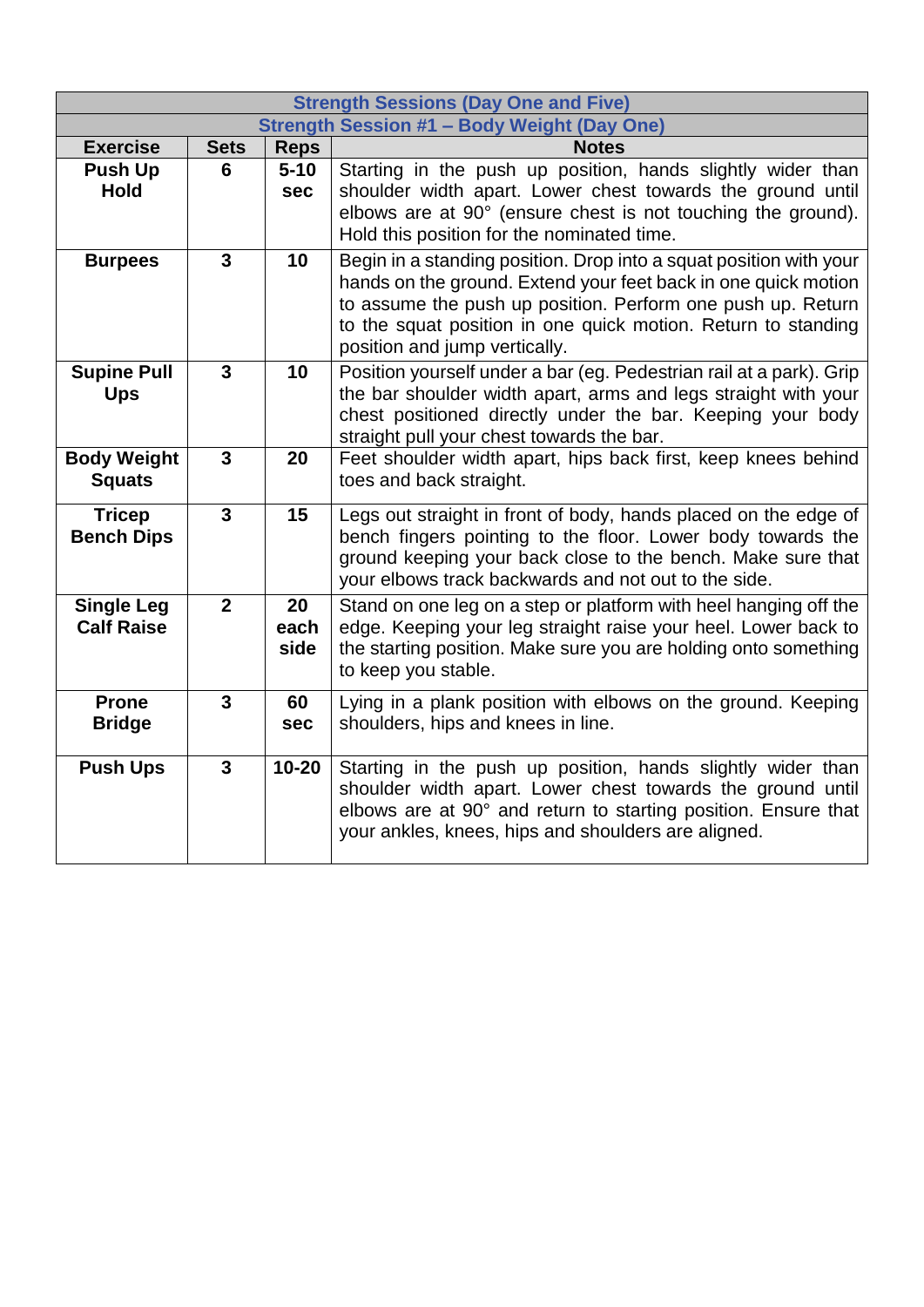|                        |                         |             | <b>Strength Session #2 - Gym Workout (Day Five)</b>                                                                                 |
|------------------------|-------------------------|-------------|-------------------------------------------------------------------------------------------------------------------------------------|
| <b>Exercise</b>        | <b>Sets</b>             | <b>Reps</b> | <b>Notes</b>                                                                                                                        |
| <b>Bench Press</b>     | 3                       | 10          | Grip barbell slightly wider than shoulder width apart, keep back                                                                    |
|                        |                         |             | flat, lowering bar to chest.                                                                                                        |
| <b>Seated Row</b>      | $\overline{3}$          | 10          | Sit upright with back straight, arms extended out in front. Grip                                                                    |
|                        |                         |             | v-handle with two hands, pull v-handle towards abdomen                                                                              |
|                        |                         |             | keeping your back straight and squeezing between the<br>shoulder blades.                                                            |
| <b>Dumbbell</b>        | 3                       | 10          | Holding dumbbells by your side. Feet shoulder width apart,                                                                          |
| <b>Squat</b>           |                         |             | hips back first, keep knees behind toes and back straight.                                                                          |
| <b>Barbell Upright</b> | $\overline{\mathbf{3}}$ | 10          | Stand holding a barbell in front at hip height with arms slightly                                                                   |
| <b>Row</b>             |                         |             | narrower than shoulder width apart. Pull upwards to chest                                                                           |
|                        |                         |             | height keeping barbell close to the body, raising elbows first.                                                                     |
|                        |                         |             | Lower slowly to starting position.                                                                                                  |
| <b>Dumbbell</b>        | $\overline{2}$          | <b>20m</b>  | Holding dumbbells by side with a split stance, both feet pointed                                                                    |
| <b>Lunge Walk</b>      |                         |             | straight forwards. Bend knees, keeping them behind toes.<br>Alternating feet as you walk forwards.                                  |
| <b>Captain's Chair</b> | $\overline{3}$          | 10          | Supporting yourself in the captain's chair, raise knees to chest.                                                                   |
| <b>Knee Lift</b>       |                         |             | Lower slowly back to starting position.                                                                                             |
| <b>Lat Pull</b>        | $\overline{3}$          | 10          | Gripping Lat pull-down bar/assisted chin-up bar slightly wider                                                                      |
| Down/Assisted          |                         |             | than shoulder width apart, hands facing away, pull up to chin                                                                       |
| <b>Chin Up</b>         |                         |             | level.                                                                                                                              |
| <b>Reverse Grip</b>    | $\overline{3}$          | 10          | Grasp barbell shoulder width apart with palms facing towards                                                                        |
| <b>Barbell Bicep</b>   |                         |             | body. Curl the bar upwards bending only at the elbows. Lower                                                                        |
| Curl                   |                         |             | slowly back to starting position.                                                                                                   |
|                        |                         |             |                                                                                                                                     |
|                        |                         |             | <b>Core and Agility Session (Day Three)</b>                                                                                         |
| <b>Exercise</b>        | <b>Sets</b>             |             | <b>Core Session</b>                                                                                                                 |
|                        |                         |             |                                                                                                                                     |
|                        |                         | <b>Reps</b> | <b>Notes</b>                                                                                                                        |
| <b>Reverse Police</b>  | $\overline{2}$          | 20          | Starting at the top of the full police sit up. Lower yourself to the                                                                |
| <b>Sit Up</b>          |                         |             | ground in a controlled manner.                                                                                                      |
| (Negative)             |                         |             |                                                                                                                                     |
| <b>Toe Touches</b>     | $\overline{2}$          | 20          | Lying on your back with arms and legs straight in the air. From                                                                     |
|                        |                         |             | this position keep your legs still reach up with your arms to                                                                       |
|                        |                         |             | touch your fingertips to toes.                                                                                                      |
| <b>Reverse</b>         | $\boldsymbol{2}$        | 20          |                                                                                                                                     |
| <b>Crunch</b>          |                         |             | Lay on your back, with the legs in the air, knees slightly bent.<br>Place your arms on the floor by your side. Lift your hips a     |
|                        |                         |             | couple of inches off the floor. Hold for 1-2 seconds before                                                                         |
|                        |                         |             | returning the hips to the floor.                                                                                                    |
| <b>Prone Bridge</b>    | 4                       | 30          | Lying in a plank position with elbows on the ground. Keep                                                                           |
|                        |                         | sec         | shoulders, hips and knees in line and hold for the nominated                                                                        |
|                        |                         |             | time.                                                                                                                               |
| <b>Russian Twist</b>   | 3                       | 15          | Balance on your bottom with knees bent and heels just off the                                                                       |
|                        |                         | each        | ground. Holding hands together touch them to the ground on                                                                          |
|                        |                         | side        | the right side of your body rotating through your core. Then                                                                        |
|                        |                         |             | touch the ground on the left side and repeat.                                                                                       |
|                        |                         |             |                                                                                                                                     |
| <b>Wrist to Knee</b>   | $\overline{2}$          | 20          | Start with your back on the ground and knees bent at 90°.                                                                           |
| <b>Crunch</b>          |                         |             | Keeping arms out straight and in contact with the thighs, slide<br>wrists up to knees. Control and lower back to starting position. |
|                        |                         |             |                                                                                                                                     |